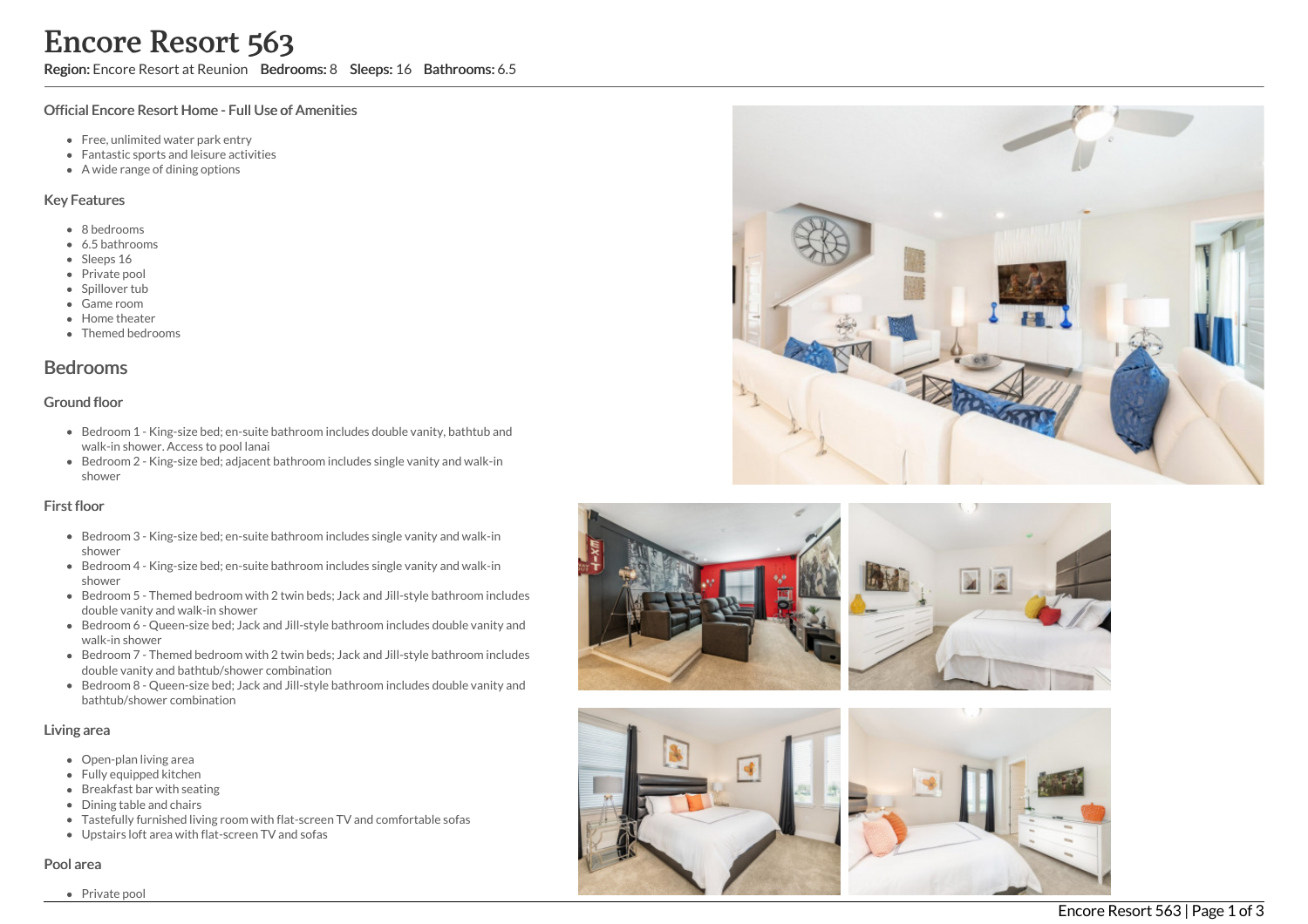- Spillover tub
- Sunloungers
- Covered lanai with pool table and table and chairs

### Home entertainment

- Flat-screen TVs in living area and all bedrooms
- Game room with air hockey, table tennis and foosball table
- Home theater includes projector screen, arcade game and cinema-style seating

# General

- Air conditioning throughout
- Complimentary wifi
- Bedding and towels included
- Private parking

# Laundry room

- Washer and dryer
- Iron and ironing board

## Children's equipment available for hire

- Crib
- Stroller
- $\bullet$  High chair
- Pack and play

## Places of interest

- Golf courses 4 miles
- Supermarket 2 miles
- $\bullet$  Shopping mall 4 miles
- Disney World 7 miles
- Seaworld 14 miles
- Universal Studios 20 miles
- Legoland 30 miles
- Airport 26 miles
- Beaches 75 miles